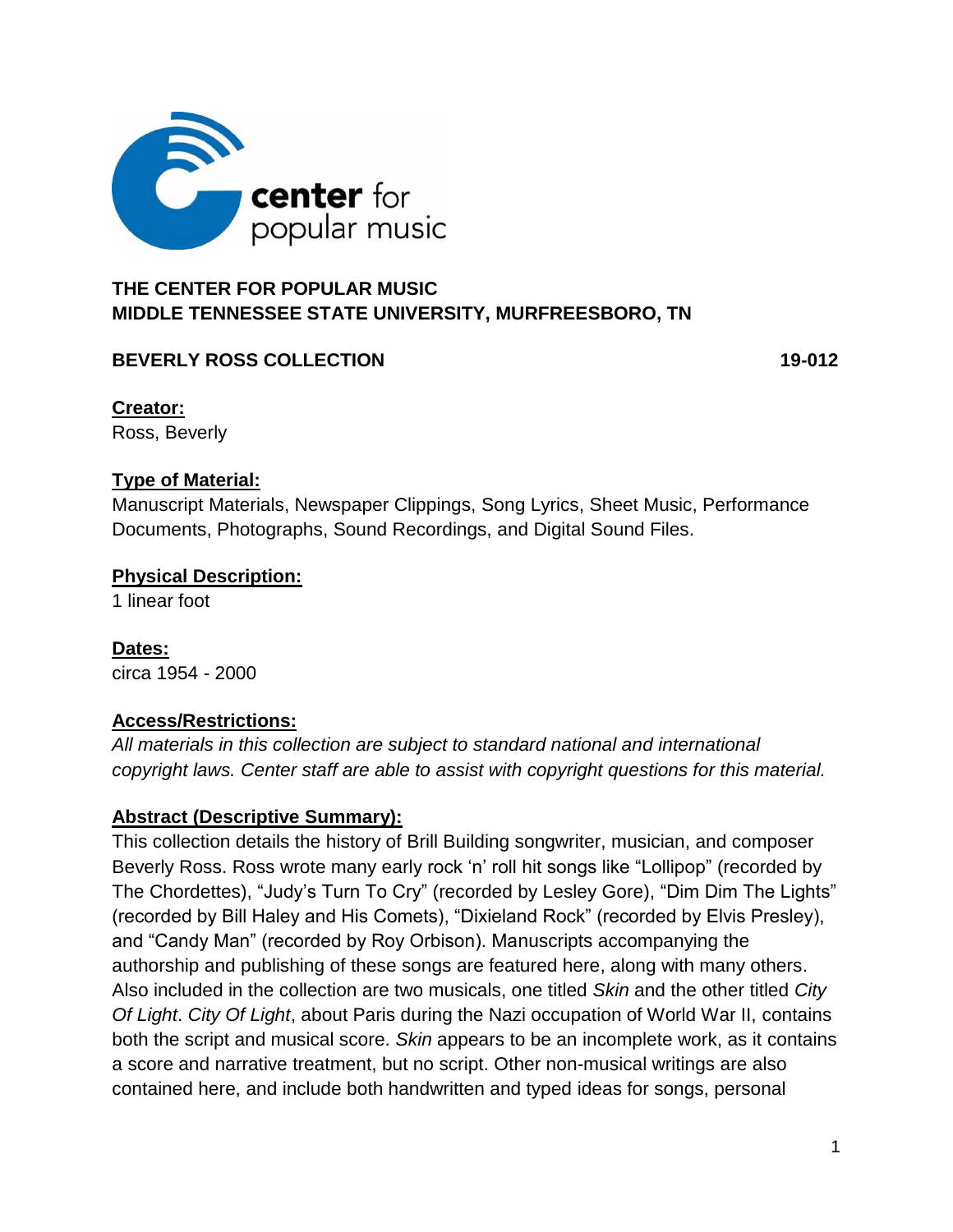thoughts; creative narratives, scripts and musical numbers for a children's television series; personal correspondences, legal contracts, invoices and billing statements. Digital scans of Ross' original sound recordings are included.

### **Provenance and Acquisition Information:**

Items were purchased by the Director of the Center for Popular Music, Dr. Greg Reish, for on August 29, 2019 from Michael Brenner, proprietor of Brenner's Books in Manasquan, New Jersey. Brenner acquired the collection from Ross' sister's (name unknown) estate sale in Lakewood, New Jersey. Brenner theorized during correspondence with the CPM about the acquisition that the home in New Jersey might have been the original family home of Beverly Ross.

### **Subject/Index Terms:**

Brill Building (New York, N.Y.) Rock music Rock and roll music Rock-n-roll music Popular music Piano Music (Rock) **Composers Songwriters Musicians** Arrangers (musicians) Women composers Directors, Musical theater Musical theater directors and producers Producers, Musical theater Music manuscript Sheet music Lead sheets Popular music—Lead sheets Rock music—I ead sheets Musicals—Scores

## **Agency History/Biographical Sketch:**

Beverly Ross was born in Brooklyn, New York in 1939. At the age of five she moved with her family to Lakewood, New Jersey. Beverly began taking piano lessons at an early age, showing a precociousness and talent for music. She had early success as a songwriter, winning lyric writing contests as a child. Encouraged by her musical accomplishments and determined to become a professional songwriter, Beverly canvassed songwriting guilds in New York City as a teenager. She sent songs to the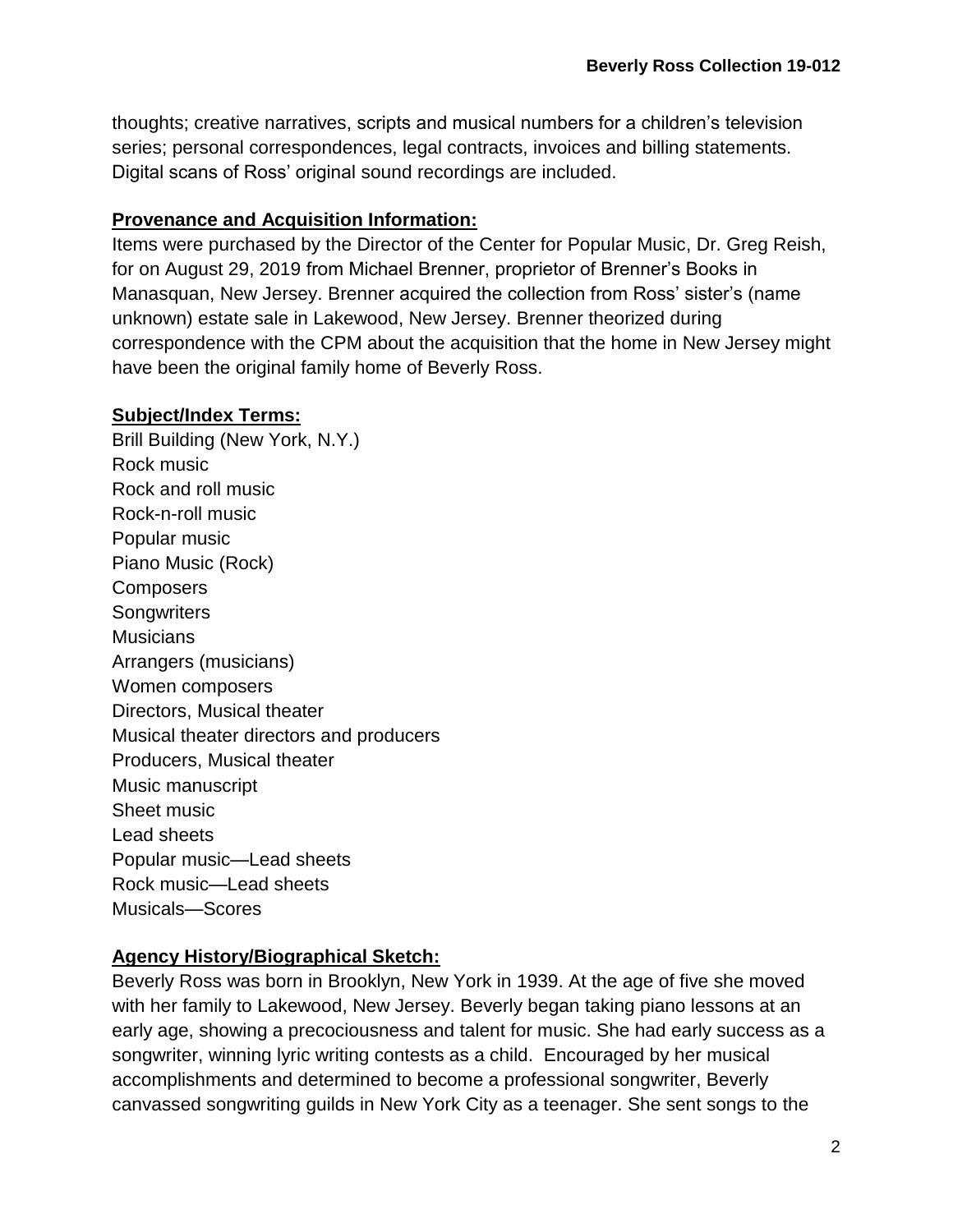historic Tin Pan Alley songwriting enclave, The Brill Building, and by the age of fifteen scored her first hit song placement with the song "Dim Dim The Lights (I Want Some Atmosphere)" (co-written with African-American songwriter Julius Dixson/Dixon in 1954) for Bill Haley and His Comets. In 1958, Ross and Dixon co-authored the hit "Lollipop" (later recorded and made famous by The Chordettes), originally released as under their musical duo name "Ronald and Ruby." The Ronald and Ruby version peaked on the charts at number twenty. Ross wrote other hits songs as a teenager, including: "Dixieland Rock" (recorded by Elvis Presely in 1958), "Girl of My Best Friend" (recorded by Elvis Presley in 1960), and "Candy Man" (recorded by Roy Orbison in 1961). Ross also recorded under her own name for Columbia Records, with songs like "Stop Laughing at Me" (1958), and also penned under the pseudonym "Rachel Frank".

By the early 1960s Ross became the highest paid female songwriter at The Brill Building. She worked alongside other notable songwriters, including men like Jeff Barry and Phil Spector, and women like Ellie Greenwich and Carole King. According to Ross' memoir (*I Am the First Woman Phil Spector Killed*, 2013), Spector stole a musical theme written by her to use in the Ben E. King song "Spanish Harlem." This betrayal triggered Ross to have a nervous breakdown in 1960 and retire early from the New York songwriting scene of the time. In spite of Spector's accused treachery, Ross enjoyed success throughout the sixties with songs like "Cranberry Bog" (recorded by Hayley Mills in 1962), "Judy's Turn To Cry" (recorded by Lesley Gore in 1963), and "Tears of Misery" (recorded by Ral Donner in 1964).

During the 1970s, Ross expanded her songwriting craft to writing for television and theatre. In the 1980's, Ross again had more success in Nashville, TN, receiving a BMI award for her work on "Candy Man," as well as authoring hits for artists like Shelby Lynne and Bonnie Raitt. Her songs have been featured in films such as *Stand By Me* (1986) and *Chicken Little* (2005). As of 2019, Beverly is thought to be alive (80 years old) and living in Nashville, Tennessee.

### **Scope and Content:**

This collection consists of three boxes of manuscript materials and digital scans of original sound recorded material. Types of manuscripts include published, handwritten and typed musical scores, lead sheets, and lyrics; narrative scripts, personal notes; and legal documents. The collection details the history of Beverly Ross from the 1950s through the early 2000s. These materials were created by Ross and her various creative collaborators, including Phil Spector, Jeff Barry, Julius Dixon, Alan Gordon, Aaron Schroeder, Frederick Neil and others.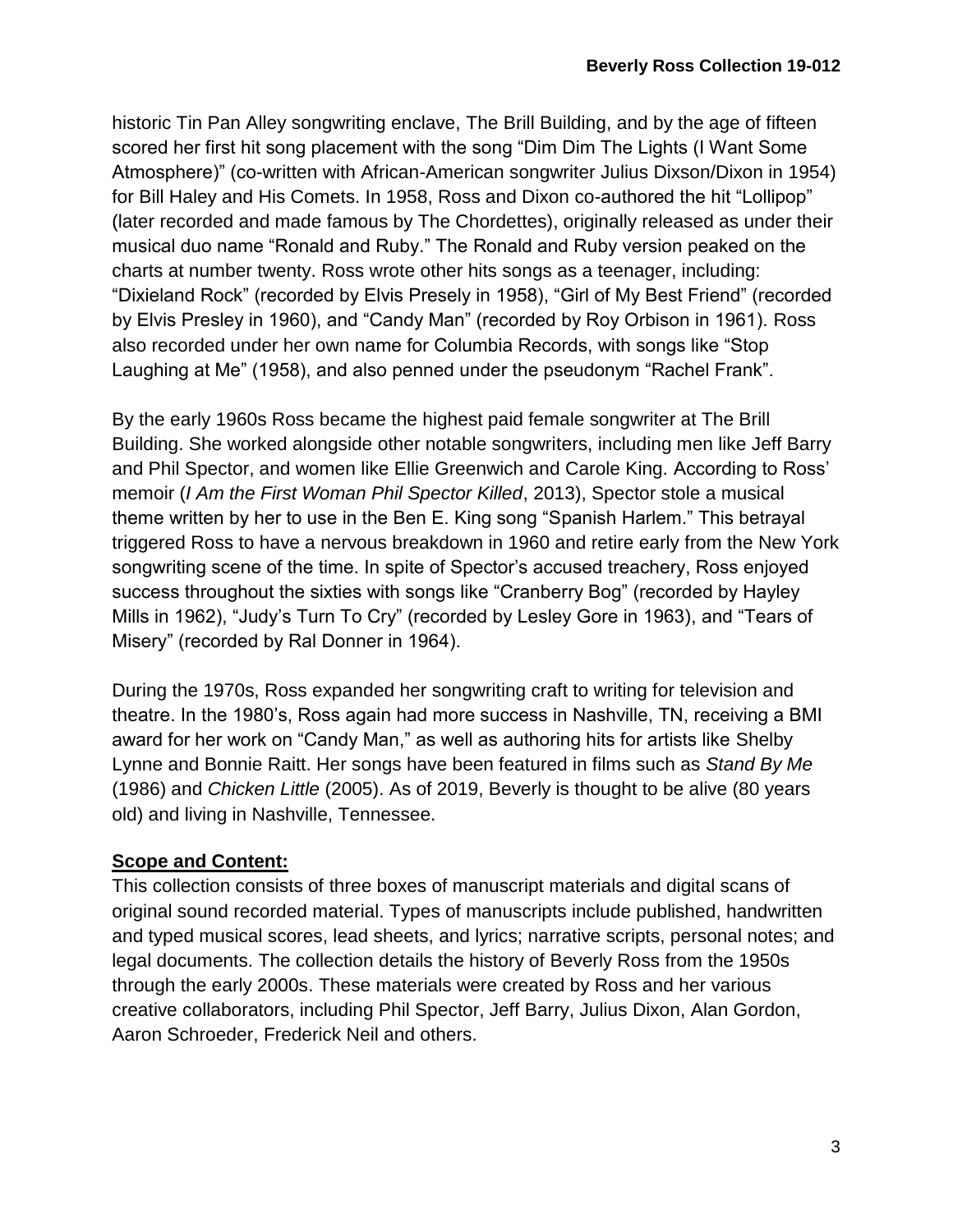# **Arrangement:**

In the absence of a true original order, the collection is arranged into folders categorized largely by song or project title. Where the song or project title was assigned by the collector, it will appear in quotation marks. Otherwise, the folder has been named such by the processing archivist.

The collection is arranged into 3 boxes:

Manuscripts: Song Titles/Subjects B-R – handwritten/typed song lyrics, ideas, and sheet music; published sheet music; newspaper clippings; pictures of original sound recordings; 1 photograph; and other miscellaneous manuscripts (Box 1, Folder 1 – 18).

Manuscripts: Song Titles/Subjects S-V – handwritten/typed song lyrics, ideas, and sheet music; set lists; pictures of original sound recordings; and other miscellaneous manuscripts (Box 2, Folder  $1 - 4$ , including subfolders 1 and 2 in Folder 4).

Manuscript: Music and Script – contains the entire collection of sheet music and written script for the musical "City of Light" (Box 3, Folder 1).

# **Collection Contents (Box/Folder List):**

**Box #, Folder # Description**

# **Box 1, Folder 1 "Branded Man"**

-- "Bad Bill, Tim Star…" handwritten note; 1

- -- "Branded Man" handwritten lyrics; 1
- -- "Draft #1 'Branded Man'" typed lyrics (September 1974); 1
- -- "Draft #1 'Branded Man'" typed lyrics w/handwritten notes (September 1974); 1
- -- "Draft #2 Corrected Copy 'Branded Man'" typed lyrics w/handwritten notes (3 pages, September 1974); 1
- -- "Branded Man" Guitar Chords typed and handwritten (3 pages, stapled); 1
- -- "Branded Man" lyrics and music draft, handwritten and typed manuscripts (5 pages); 1

# **Box 1, Folder 2 "Children's Ideas (Kapt. Kangaroo)"**

- -- Image of original folder (outside-front) cover; 1, color copy
- -- Image of original folder (inside-front) cover; 1, color copy
- -- "Copy of Presentation of three short skits…" typed manuscript (8 pages); 1
- -- "Captain Kangaroo has a riddle…" typed note; 1

-- Letter from Paul W. Keyes on Rowan & Martin's "Laugh-In" letterhead (July 2, 1968); 1

- -- "For 'Captain Kangaroo,' Ideas For Bits…" typed manuscripts (8 pages); 1
- -- "Super Snoop" by Beverly Ross, typed lyrics; 1
- -- "Toss A Coin…" handwritten notes on legal paper; 1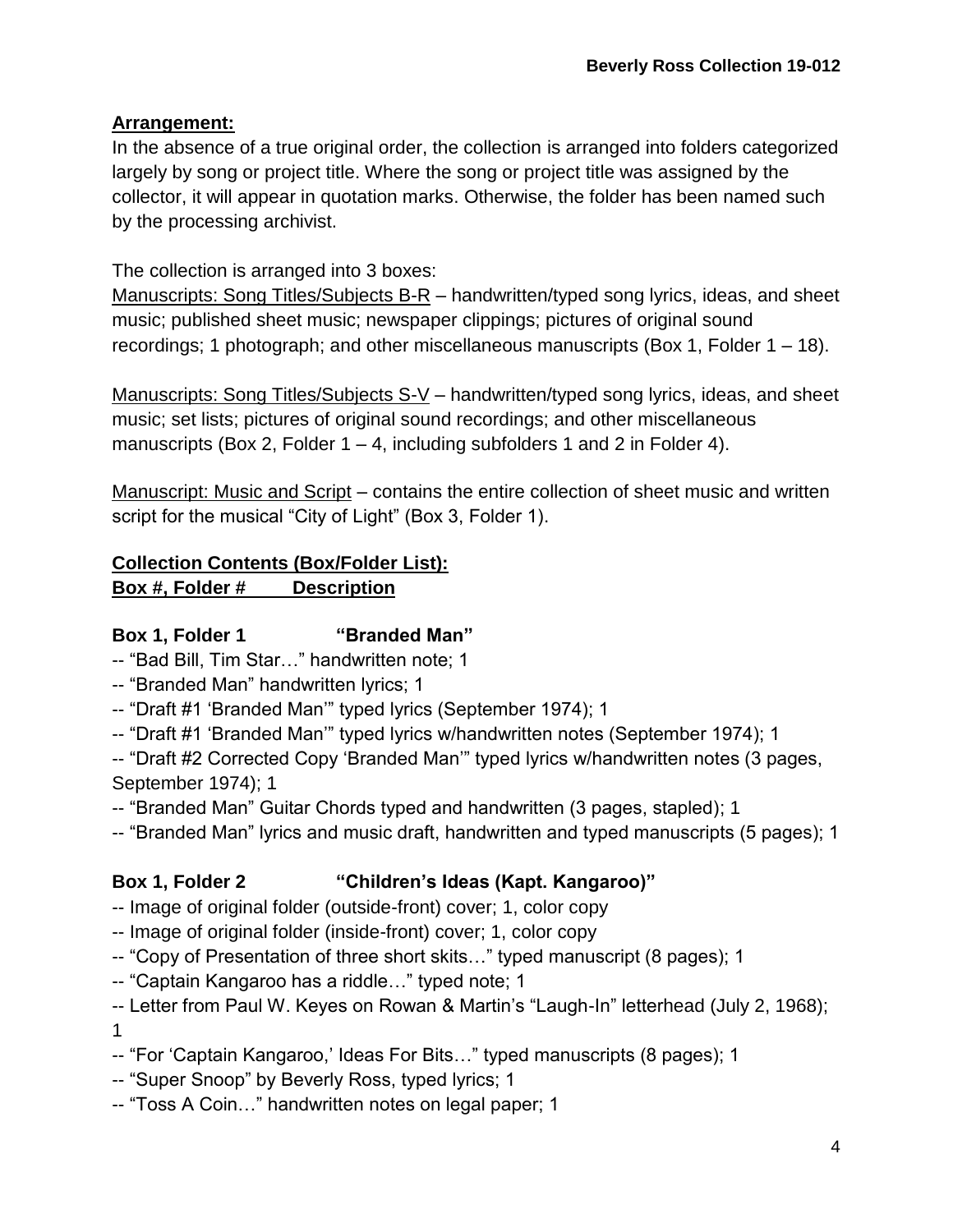- -- "Swimming.." handwritten notes on legal paper; 1
- -- "Bits I liked best from show…" handwritten notes; 1
- -- "The Show" typed manuscript w/handwritten notes (7 pages); 1
- -- "Dancing Bear" handwritten notes on legal paper (5 pages); 1
- -- "Favorite Sports" typed manuscript; 1
- -- "Carrot Insurance Policy" typed manuscript (2 pages); 1
- -- "King Sized Carrot" typed manuscript w/handwritten note (3 pages); 1

-- "New Version – Carrot Insurance Policy" typed manuscript w/handwritten notes (2 pages); 1

- -- "New Version King Sized Carrot" typed manuscript w/handwritten notes (2 pages); 1
- -- "Favorite Sports" typed manuscript w/handwritten notes (3 pages); 1
- -- "Super Snoop" typed lyrics w/handwritten notes
- -- Letter to Sam from Beverly (August 5, 1968); 1

-- *New York Times Magazine* (July 14, 1968); 1

## **Box 1, Folder 3 "Daddy Took Me In"**

-- Image of original folder (front) cover; 1, color copy

-- Image of original sound recording; 45rpm record (Associated Recording Studios,

"Daddy Took Me In") 1, color copy

-- "Daddy Took Me In" by Beverly Ross, typed lyrics w/attached note (2 pages, "correct lyric sheets…" September 29, 1984); 1

- -- "Daddy Took Me In" by Beverly Ross, typed lyrics (September 29, 1984); 4
- -- "Daddy Took Me In" by Beverly Ross, handwritten and typed sheet music; 4, b/w copy

-- "Daddy Took Me In" by Beverly Ross, handwritten and typed sheet music w/lyric edit; 1, b/w copy

-- "Daddy Took Me In" by Beverly Ross, handwritten and typed sheet music (edit: notes); 1

-- "Daddy Took Me In" by Beverly Ross, handwritten and typed sheet music (edit: accent); 1

-- "Daddy Took Me In" by Beverly Ross, handwritten and typed sheet music (edit: lyrics); 1

-- "Daddy Took Me In" by Beverly Ross, handwritten and typed sheet music (edit: accents and lyrics); 1

-- "Daddy Took Me In" by Beverly Ross, handwritten and typed sheet music (edit: repeats and lyrics); 1

## **Box 1, Folder 4 "Deep Inside"**

-- Image of original folder (front) cover; 1, color copy

-- Image of original sound recording; 45rpm record (Associated Recording Studios,

"Deep Inside") 1, color copy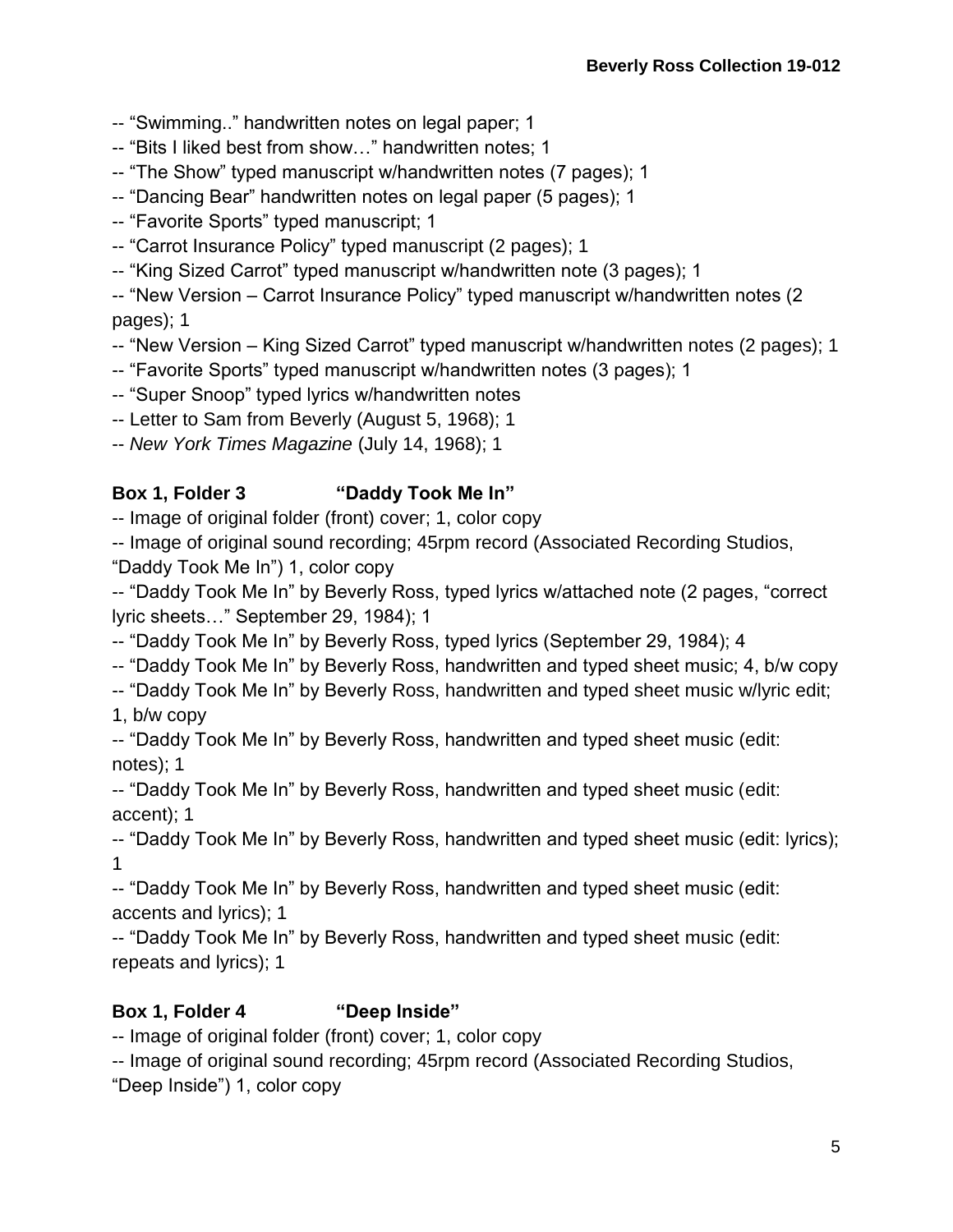-- Image of original sound recording; 45rpm record (Associated Recording Studios, Hill

& Range "Deep Inside") 1, color copy

-- Correspondence between Beverly Ross and Seigried Eisgrau/Kentucky Music (November 5, 1959); 1

-- "Deep Inside" copyright assignment signed contract (October 6, 1959); 1

-- "Deep Inside" by Beverly Ross and Jeff Barry, typed lyrics on Beverly Ross letterhead; 1

-- "Deep Inside" by Beverly Ross and Jeff Barry, typed lyrics on Beverly Ross letterhead; 1, b/w copy

-- "Deep Inside" by Beverly Ross and Jeff Barry handwritten lyrics and sheet music (1 pages); 1

-- "Deep Inside" by Beverly Ross and Jeff Barry lyrics and sheet music (1 pages); 2

# **Box 1, Folder 5 "Dim Dim The Lights (I Want to See Some Atmosphere)"**

-- Image of original folder (front) cover; 1, color copy

-- Image of original sound recording; 45rpm record (Rick Charles Recording, "Dim Dim The Lights") 1, color copy

-- Image of original sound recording sleeve (February 10, 1961); 1, color copy

-- Image of original sound recording; 45rpm record (Regent Sound Studios, "Dim Dim The Lights") 1, color copy

-- Image of original sound recording; 1 ½ IPS mono tape (Rick Charles Recording, "Dim Dim The Lights" / "It's The Talk Of The Town") 1, color copy

-- Image of original sound recording; 45rpm record (Cadence Records, "Dim Dim The Lights") 1, color copy

-- Image of original sound recording; 45rpm record ("Dim Dim The Lights" Bill Haley And His Comets) 1, color copy

-- Image of original sound recording (front) cover; 33 1/3rpm record (*Rock Around The Clock* Bill Haley And His Comets) 1, color copy

-- Image of original sound recording (back) cover; 33 1/3rpm record (*Rock Around The Clock* Bill Haley And His Comets) 1, color copy

-- Image of original sound recording; 33 1/3rpm record (*Rock Around The Clock,* Side 1, Bill Haley And His Comets) 1, color copy

-- Image of original sound recording; 33 1/3rpm record (*Rock Around The Clock,* Side 2, Bill Haley And His Comets) 1, color copy

-- "Dim Dim The Lights (I Want Some Atmosphere)" by Beverly Ross and Julius Dixon handwritten words and sheet music (1 page); 1, copy

-- "Dim Dim The Lights (I Want Some Atmosphere)" by Beverly Ross and Julius Dixon published copy (1 page); 1

-- "Dim Dim The Lights (I Want Some Atmosphere)" by Beverly Ross and Julius Dixon published sheet music (2 pages); 1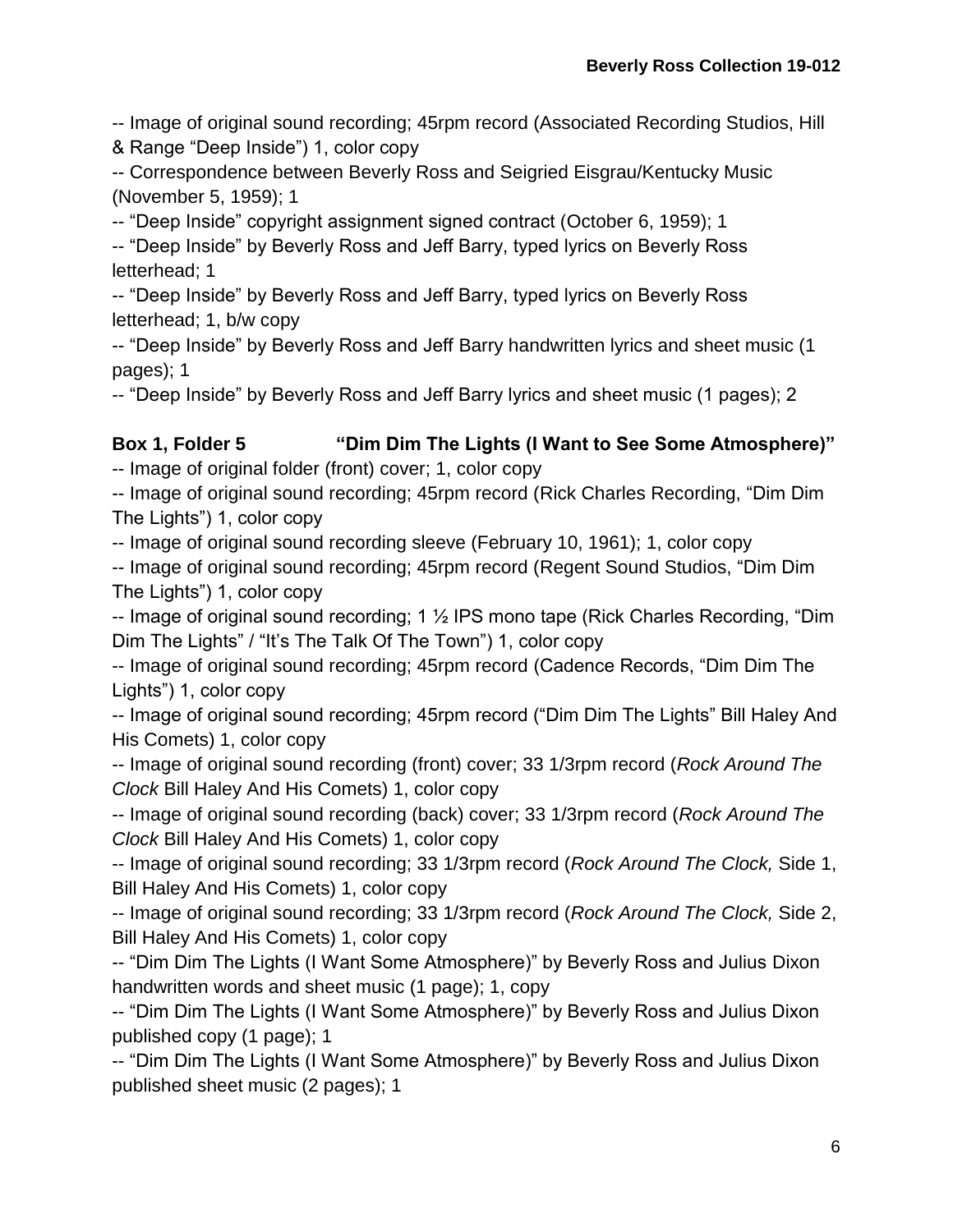# **Box 1, Folder 6 "Dimples"**

-- Image of original folder (front) cover; 1, color copy

-- Image of original folder (inside-front) cover; 1, color copy

-- Image of original folder (inside-back) cover; 1, color copy

-- "Dimples" by Beverly Ross and Alan Gordon handwritten words and sheet music (2 pages); 3, b/w copy

-- "Dimples" by Beverly Ross and Alan Gordon handwritten words and sheet music; 2nd page; 2, b/w copy

-- "Dimples" by Beverly Ross and Alan Gordon handwritten words and sheet music; 2<sup>nd</sup> page w/handwriting; 1, b/w copy

-- "Dimples" by Beverly Ross and Al Gordon typed lyrics w/edits (2 pages); 1

- -- "Dimples" by Beverly Ross and Al Gordon typed lyrics w/handwriting (2 pages); 1
- -- "Dimples" by Beverly Ross and Al Gordon handwritten sheet music; 1
- -- "Dimples" packet of handwritten and typed drafts (21 pages); 1

-- Dimples Discotheques letterhead; 2, color

# **Box 1, Folder 7 "Dixieland Rock"**

-- Image of original folder (front) cover; 1, color copy

- -- Image of original folder (back) cover; 1, color copy
- -- Image of original sound recording; 45rpm record ("Dixieland Rock") 1, color copy
- -- "Dixieland Rock" copyright assignment unsigned contract (February 16, 1977); 1

-- "Dixieland Rock" correspondence from attorney re: copyright assignment (March 16, 1977); 1

-- "Dixieland Rock" signed copyright contract (February 16, 1977)

-- "Dixieland Rock" typed lyrics; 2

-- "Dixieland Rock" typed lyrics "submitted to Mickey G. (November 1988)"; 2

-- "Dixieland Rock" by Aaron Schroeder and Rachel Frank, published sheet music (2 pages); 1, b/w copy

-- "Dixieland Rock" by Aaron Schroeder and Rachel Frank, published sheet music w/Elvis Presley cover; 3, color

-- "Dixieland Rock" by Aaron Schroeder and Rachel Frank, published sheet music w/black diamond cover; 2

# **Box 1, Folder 8 "Do You Like The Dance We're Doin?"**

- -- Image of original folder (outside) cover; 1, color copy
- -- Image of original folder (inside) cover; 1, color copy
- -- Dick Charles Invoice (December 5, 1975); 1

-- "Do You Like The Dance We're Doin?" by Beverly Ross and Mark Barkan, words and sheet music w/handwriting (2 pages); 1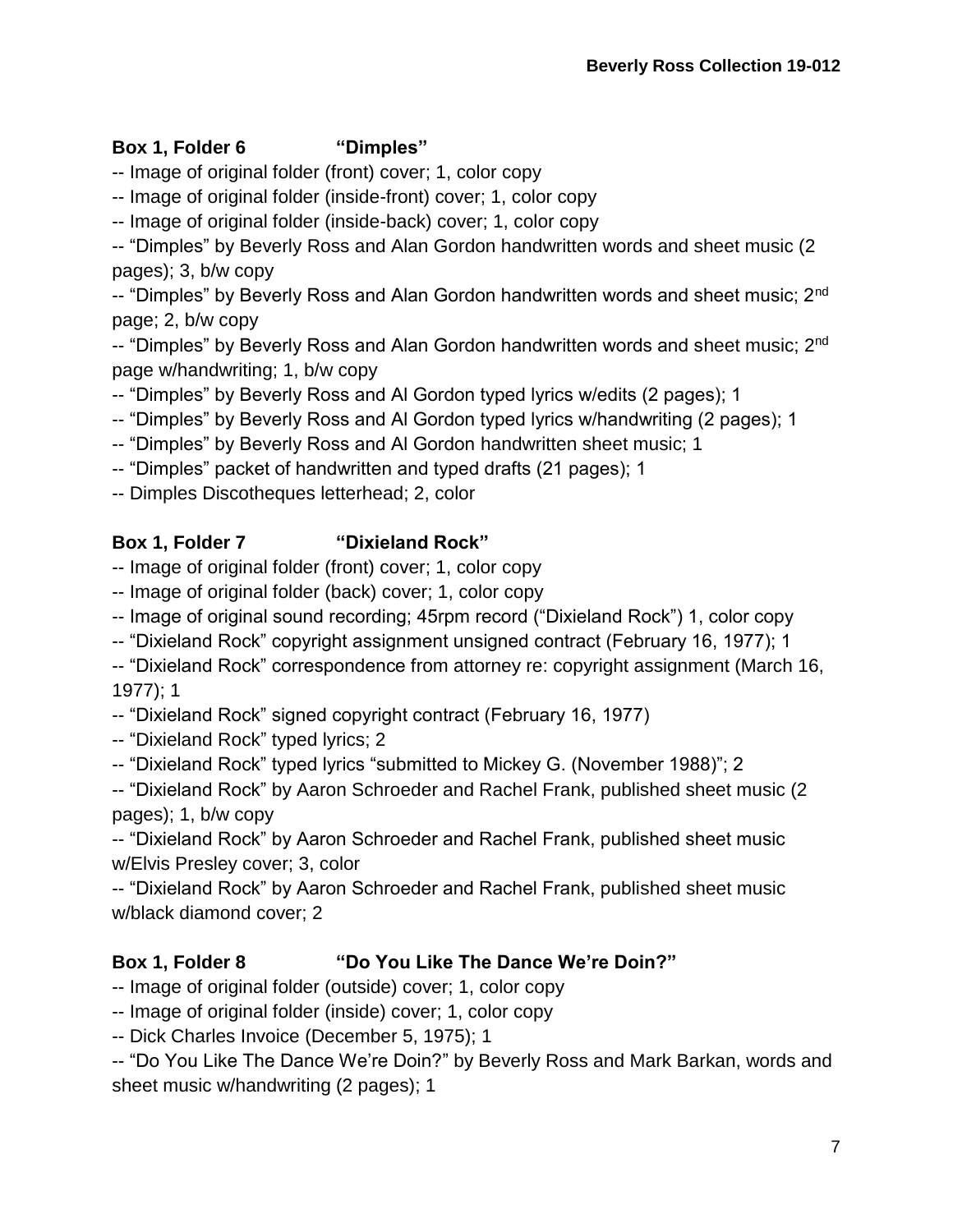-- "Do You Like The Dance We're Doin?" typed lyrics; 1

-- "Do You Like The Dance We're Doin?" handwritten lyrics; 1

-- "Do You Like The Dance We're Doin?" by Beverly Ross and Mark Barkan, words and sheet music w/handwriting (1 page); 1

-- "Do You Like The Dance We're Doin?" by Beverly Ross and Mark Barkan, handwritten words and sheet music (1 page); 1

-- "Do You Like The Dance We're Doin?" by Beverly Ross and Mark Barkan, handwritten words and sheet music (1 page); 1, b/w copy

# **Box 1, Folder 9 "Don't Believe Everything You Hear"**

-- Image of original folder cover; 1, color copy

-- Image of original sound recording; cover and 45rpm record (2 pages, "Don't Believe")

1, color copy

-- Image of original 45rpm sleeve (January 16, 1961); 1, color copy

-- "Don't Believe (Everything You Hear)" by Beverly Ross and Phil Spector, typed lyrics; 1

-- "Don't Believe (Everything You Hear)" by Beverly Ross and Phil Spector, typed lyrics on Beverly Ross letterhead; 1

-- "Don't Believe (Everything You Hear)" by Beverly Ross and Phil Spector, sheet music (2 pages); 2

-- "Don't Believe (Everything You Hear)" by Beverly Ross and Phil Spector, sheet music w/corrections and handwriting (2 pages); 1

-- "Don't Believe (Everything You Hear)" by Beverly Ross and Phil Spector, sheet music w/corrections and handwriting (2 pages); 1, copy

# **Box 1, Folder 10 "Doo Dee – Oo Doop (All You Gotta Do Is)"**

-- Image of original sound recording; cover and 45rpm record ("Doo Dee – Oo Doop");

1, color copy

-- Image of original 45rpm sleeve w/handwriting; 1, color copy

-- "Doo Dee Oo Doop" typed lyrics on Beverly Ross letterhead w/corrections; 1

-- "Doo Dee Oo Doop" typed lyrics on Beverly Ross letterhead w/corrections; 1, b/w copy

--"Doo Dee – Oo Doop (All You Gotta Do Is)" words and sheet music; 2, b/w copy

--"Doo Dee – Oo Doop (All You Gotta Do Is)" words and sheet music (small) w/edit; 1

--"Doo Dee – Oo Doop (All You Gotta Do Is)" words and sheet music (large) w/edits; 1

# **Box 1, Folder 11 "It's The Talk of The Town"**

-- Image of original sound recording; cover and 45rpm record ("It's The Talk Of The Town"); 1, color copy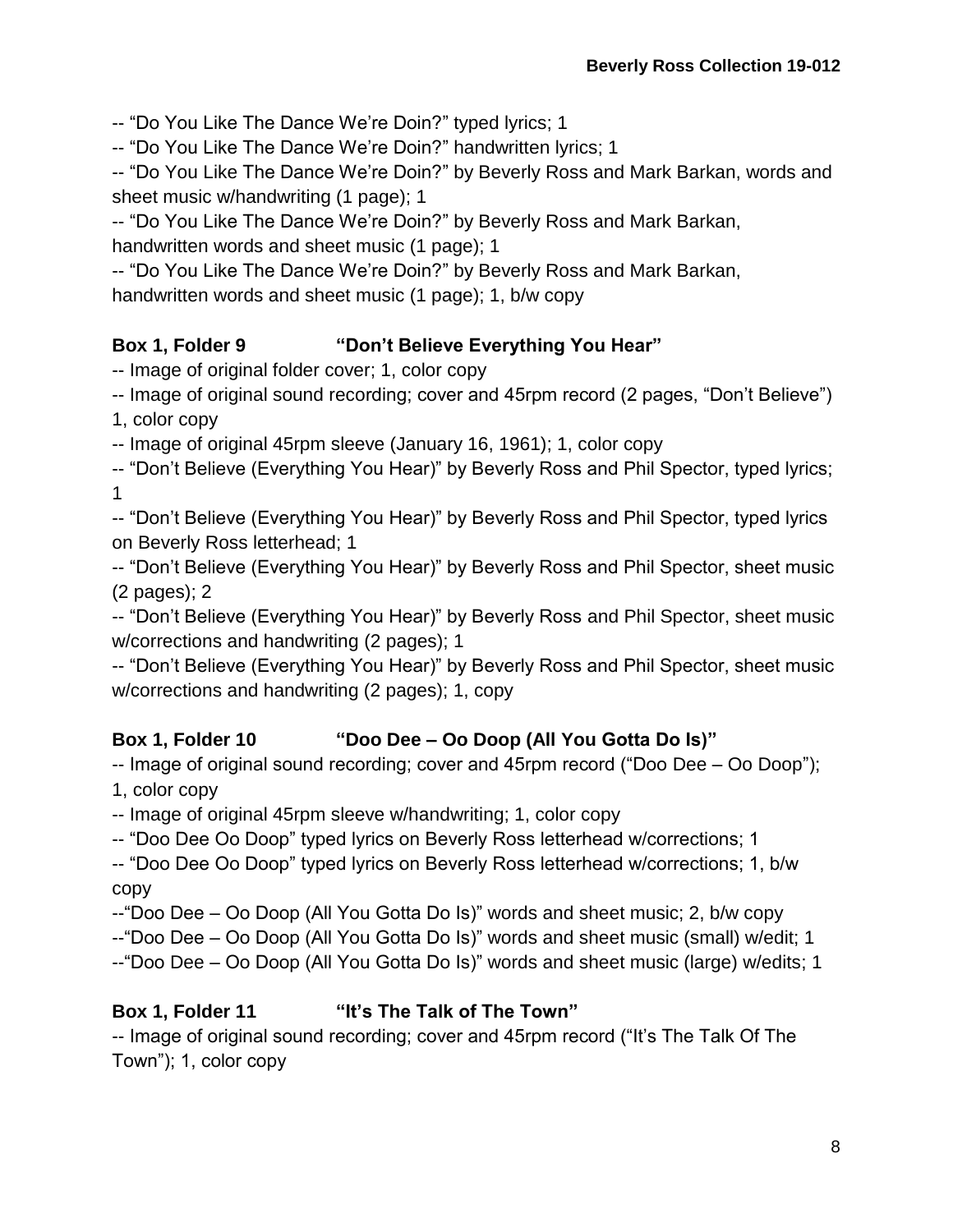-- "It's The Talk Of The Town" by Marty Symes, Al J. Neiburg, and Jerry Livingston, published sheet music; 2

### **Box 1, Folder 12 "Live Idea File (1970-74)"**

- -- Image of original folder cover w/handwriting; 1, color copy
- -- Happy New Year Card w/note and handwriting (2 pages); 1
- -- "Dialogue Bit…" handwritten notes (3 pages); 1
- -- "No he doesn't appeal to me at all…" handwritten notes (3 pages); 1
- -- "She: ummm what a sweet thing to kiss…" handwritten notes (2 pages); 1
- -- "Things Ted Jennings said…" handwritten notes (2 pages); 1
- -- "Airline Hotties & Her Adventures…" handwritten notes (2 pages); 1
- -- "The lady voice The body speaks…" handwritten notes (2 pages); 1
- -- "Go to Hell…" handwritten note (1 page); 1
- -- "I could tell!..." handwritten note (1 page); 1
- -- "Bad Ideas…" handwritten note (1 page); 1
- -- Letter to Anne, June 1967; 1
- -- "The adolescent speaks…"; handwritten note (1 page); 1
- -- "Vignettes…" handwritten note (1 page); 1
- -- "I mean there's a way to make a man jealous…" handwritten note (1 page); 1
- -- "The coldness…" handwritten note (1 page); 1
- -- "I guess you expected a large commercial gaudy card…" handwritten note (1 page); 1
- -- "We were driving home from…" handwritten note (1 page); 1
- -- "The trouble is after you've found a lover…" handwritten note (1 page); 1
- -- "These bits of philosophy…" handwritten note (1 page)
- -- "I don't care what you say…" handwritten note on manila envelope; 1
- -- "Mae West Quips…" handwritten note; 1
- -- "A Vignette June 1964" typed note w/handwriting; 1
- -- Letter to Mr. John Barth (December 17, 1967); 1
- -- "Various truths I collected, etc…" typed note w/handwriting; 1
- -- "Play Ideas…" handwritten note; 1
- -- New York Telephone Company letterhead (September 21, 1967) w/handwriting; 1
- -- "Bits to be used in dialogue" handwritten note; 1
- -- "The Beautiful Young American Sailor" (October, 1967); 1
- -- "I know that I am not destined to live alone…" typed note; 1
- -- "A dream I had after Elaine's Wedding Party" (October 1, 1967) typed note w/handwriting; 1
- -- "Living with him would be like living in a sexual desert…" handwritten note; 1
- -- "The Serendipity of Puerto Rico" (2 pages, May 1967) typed note w/handwriting; 1
- -- "To the mistress of the west, east, north and south…" typed note; 1
- -- "Outline for TV series" handwritten note; 1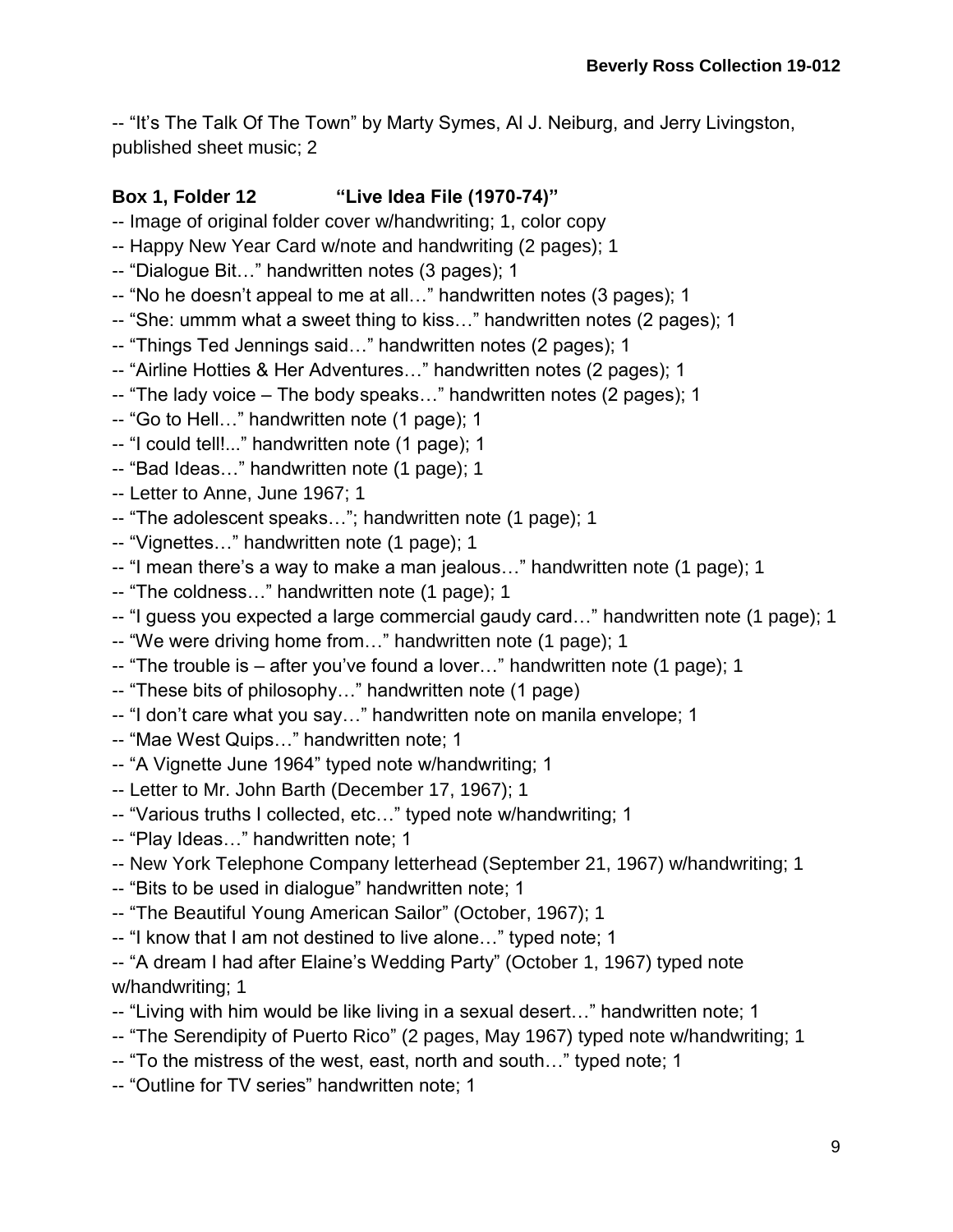- -- "Parts of this may be useable somewhere…" typed note w/handwriting; 1
- -- "Roomate No.4" typed note w/handwriting; 1
- -- "You're like a little child…" handwritten note on legal paper; 1
- -- The Carlyle New York napkin w/handwritten note; 1
- -- Correspondence between Beverly Ross and Professor Mirra Komarovsky (February
- 1, 1966); 1
- -- Newspaper clipping about John Osborne (no date); 1
- -- Newspaper clipping about Mrs. Richard Nixon and Wyn Sargent (no date); 1
- -- New York Times newspaper clippings (1961-1973); 8 pages or more
- -- Sunny Stamp Company folder w/various ephemera; 1

## **Box 1, Folder 13 Misc. Manuscripts**

- -- "Dear Mr. Brooks…" w/handwriting; 1
- -- "Climb Every Mountain" sheet music w/handwriting; 1
- -- "Count Your Blessings Instead of Sheep" by Irving Berlin; published sheet music; 1
- -- "Heaven Forbid" by Milton James; published sheet music; 1
- -- "El Rancho Grande" by S.R. Ramos (3 pages); published sheet music; 1
- -- Jerry Vogel letter ("Old Songs Are The Best Songs"); 1
- -- Jerry Vogel letter ("Trees"); 1
- -- Jerry Vogel letter ("My Melancholy Baby"); 1
- -- "Milton Okun…" press; 1
- -- "Heart Break Avenue" by Ulysses Smith; handwritten sheet music; 1
- -- "Mind If I Remind You" by Andy Kirk, Arthur Terker; handwritten sheet music; 1
- -- "No One Else But You" by Nina Wilcott; sheet music; 1
- -- "Strange Power" by Hal Moore, Ethel Hill; sheet music; 1
- -- "Love Of My Life" by Cole Porter (3 pages); published sheet music; 1
- -- "Ciao Ciao Bambina" by unknown; handwritten sheet music; 1
- -- Sales Slip; 1
- -- Chappell/intersong letter; 1
- -- "Staged Reading" w/handwriting (2 stapled pages); 1
- -- "Carnegie Hall…" Post-it w/handwriting; 1
- -- Newspaper articles (2 pages; *Wall Street Journal*. September 21, 2000); 1
- -- Letter from Lura, December 15, 2000; 1
- -- "Deadlock" w/handwriting; 1
- -- "I told you darling…" w/handwriting; 1
- -- "Didn't I?" typed lyrics; 1
- -- "Atlantic City Sight…" w/handwriting; 1
- -- "If I Could Explain" by Beverly Ross (5 pages); sheet music; 1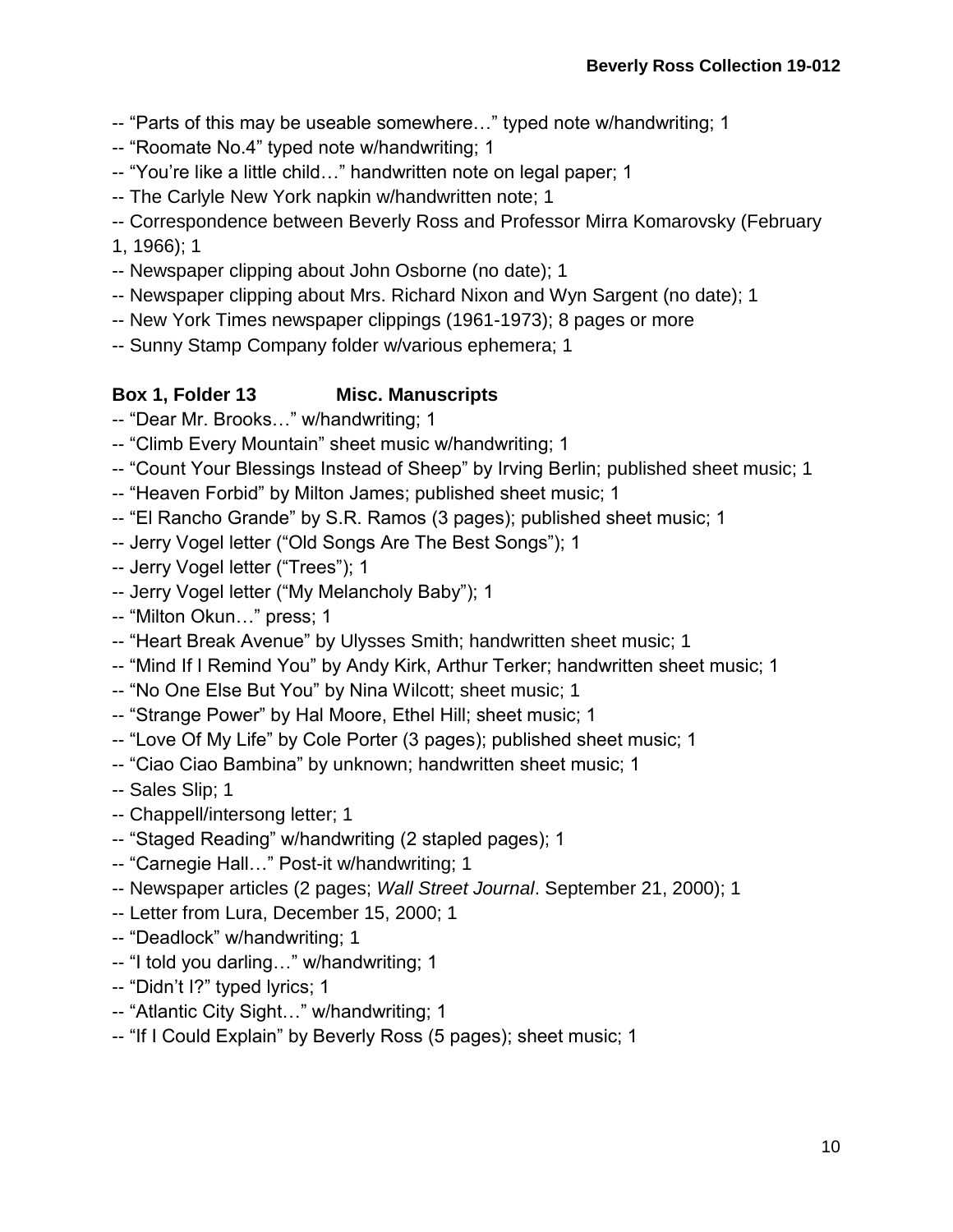# **Box 1, Folder 14 Misc. Song Lyrics/Ideas**

- -- Image of original folder cover w/handwriting; 1, color copy
- -- "Melanie" Letterhead w/handwriting; 1
- -- "For night sequence…" w/handwriting; 1
- -- Legal pad w/handwriting (small); 1
- -- "Aron Weinig" w/handwriting; 1
- -- "I've Got Love Going For Me" w/handwriting; 1
- -- "I still can never think…" w/handwriting; 1
- -- "Human love…" w/handwriting; 1
- -- "Love Is There The Minute That You Need…" w/handwriting; 1
- -- "Do You Feel The Power.." sheet music w/handwriting; 1
- -- "Betty Tash" letterhead w/handwriting (4 pages); 1
- -- "After Accelerator…" w/handwriting (2 stapled pages); 1

# **Box 1, Folder 15 Misc. Sound Recordings**

-- Image of original sound recording; cover and 45rpm record ("Art Deco, NYC Rhythm Orch."; 9 pages); 1, color copy

-- Image of original sound recording; 45rpm record ("Candy Man" Roy Orbison); 1, color copy

-- Image of original sound recording; 45rpm record ("The Cliff" E.B. marks); 1, color copy

-- Image of original sound recording; 45rpm record ("'Don't Fight Baby, Not Tonight' No Good" E.B. Marks); 1, color copy

-- Image of original sound recording; 45rpm record ("'Don't Fight Baby, Not Tonight' Too Fast" E.B. Marks); 1, color copy

-- Image of original sound recording; 45rpm record ("'Don't Sweet Talk Me" Didi Perry); 1, color copy

-- Image of original sound recording; picture sleeve and 45rpm record ("Judy's Turn To Cry" Lesley Gore; 2 pages); 1, color copy

-- Image of original sound recording; 45rpm record ("No Mama No" Sheldon Music); 1, color copy

-- Image of original sound recording; Jewel case and CD ("Beverly Ross Song Demos (Country)"); 1, color copy

-- Image of original sound recording; 45rpm record ("Stop Laughing At Me" / "Headlights" Beverly Ross; 2 pages); 1, color copy

-- Image of original sound recording; 45rpm record ("I Am Woman" / "People" Barbara Streisand; 2 pages); 1, color copy

-- Image of original sound recording; 45rpm record (Unknown Recording); 1, color copy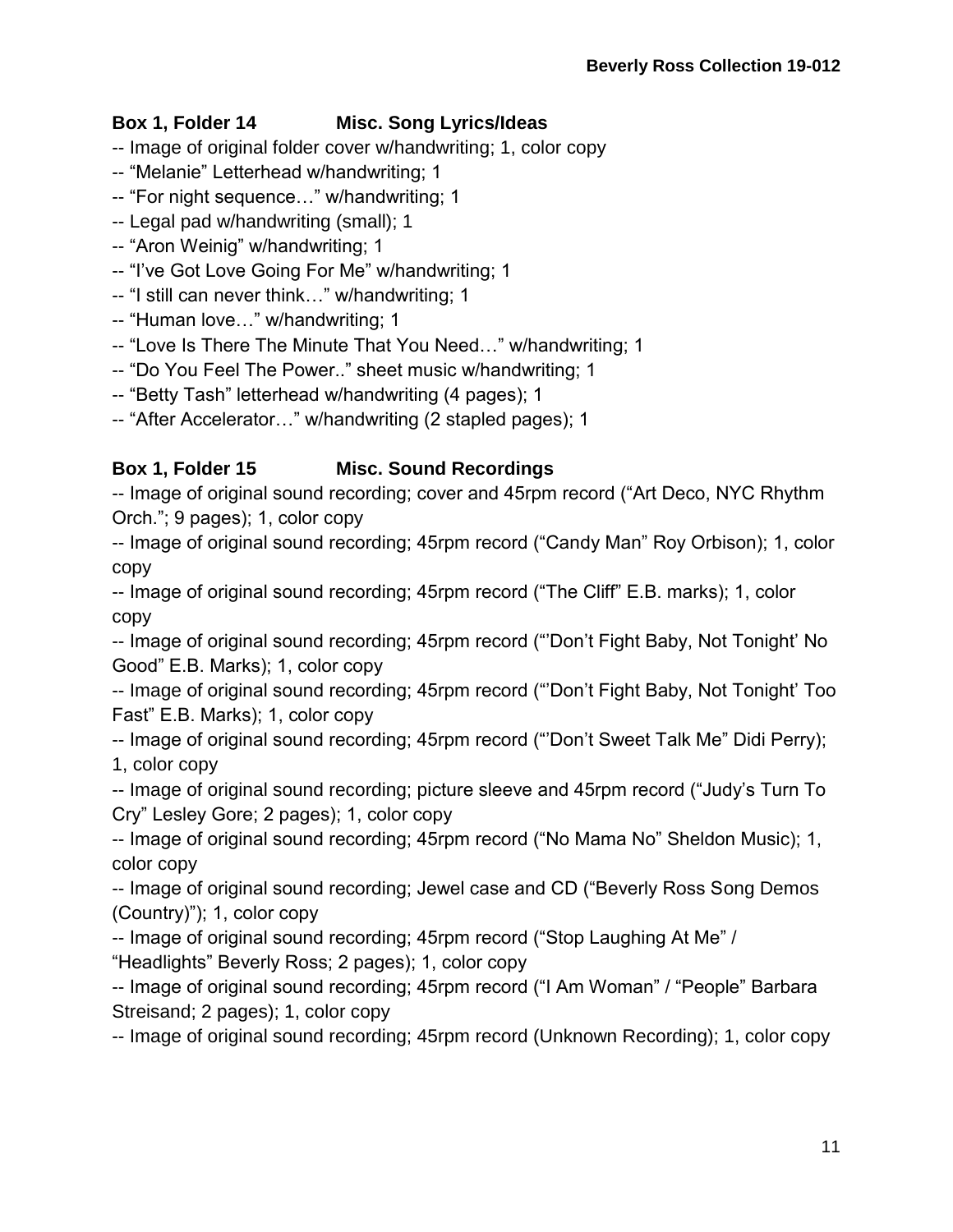### **Box 1, Folder 16 "Misc. Writing Ideas (1970-After Buddha)"**

- -- Image of original folder cover; 1, color copy
- -- Legal paper w/handwritten notes; 1
- -- "Young & Rubicam, Inc." letterhead w/handwriting; 1
- -- "List of People to Send Announcement" handwriting; 1
- -- "Melanie" letterhead w/handwriting (3 stapled pages); 1
- -- "You know daddy…" handwriting; 1
- -- Associated Recording Studios statement (August 25, 1970); 1
- -- "Split Copyright…" handwriting; 1
- -- "Something like Jello" handwriting; 1
- -- Associated Recording Studios envelope w/billing statement; 1
- -- "Office: 507-6763" handwriting; 1
- -- Note pad w/handwriting and blank pages; 1
- -- "Don't Hold on to my…" handwriting; 1
- -- "Betty Tash" letterhead w/handwriting; 1
- -- Legal paper w/handwritten notes (3 pages w/stapled piece of envelope); 1

## **Box 1, Folder 17 Photo of Unidentified Persons**

-- 3 Unidentified people (8 x 10 photo); 1, b/w

# **Box 1, Folder 18 "Rockin In The Street"**

- -- Image of original folder cover; 1, color copy
- -- Handwritten sheet music; 1
- -- Handwritten sheet music (2 pages); 3, b/w copy
- -- "Throwaway titles for disco…" (Stapled pages); 1
- -- Handwritten sheet music (1 page); 2, b/w copy
- -- Handwritten sheet music ("arrangement plan"); 1
- -- "Page 2, 'Disco in the Streets….'; 1
- -- "Disco in the Streets" handwritten/typed lyrics; 1
- -- "Disco in the Streets" handwritten/typed lyrics w/notes; 1
- -- "Rockin' in the Street NG"; 1
- -- "Rockin' in the Street Lyric Re-write"; 1
- -- "Dance Down Dance Down in the Streets" handwritten/typed lyrics; 1
- -- "'Disco in the Streets' by Beverly Ross" lyrics and notes; 1, b/w copy

## **Box 2, Folder 1 "Skin"**

- -- Image of original folder (front) cover; 1, color copy
- -- Image of original folder (back) cover; 1, color copy
- -- "*Skin* Front Money Agreement" (2 pages); 1
- -- *Skin* Script Treatment (3 pages); 4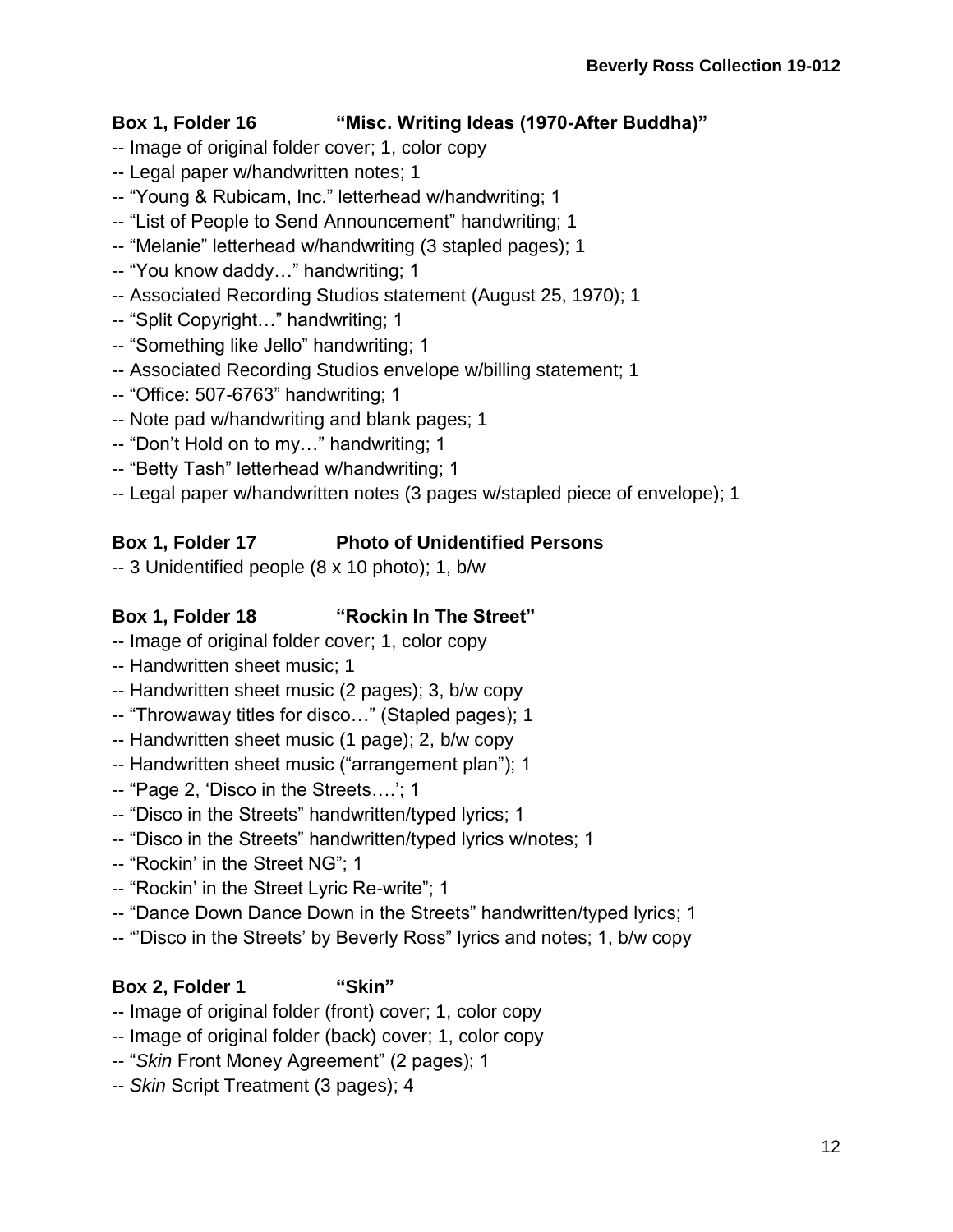- -- *Skin* Set List without edits; 2 -- *Skin* Set List torn, with edits; 1
- -- *Skin* Set List torn, with pencil edits; 1
- -- *Skin* Set List with blue marker and pencil edits; 2
- -- *Skin* Set List with blue marker and pencil edits; 1
- -- "On My Way to Being Me" sheet music (Synth); 1
- -- "On My Way to Being Me" sheet music (Guitar); 1
- -- "On My Way to Being Me" sheet music (Bass); 1
- -- "On My Way to Being Me" sheet music (Drums); 1
- -- "March in Your Own Parade" typed lyrics; 6, b/w copy
- -- "March in Your Own Parade" sheet music (Piano); 1
- -- "March in Your Own Parade" sheet music (Synth); 1
- -- "March in Your Own Parade" sheet music (Guitar; "wrong key"); 1
- -- "March in Your Own Parade" sheet music (Guitar; w/edits); 1
- -- "March in Your Own Parade" sheet music (Bass; "wrong key"); 1
- -- "March in Your Own Parade" sheet music (Bass; w/edits); 1
- -- "March in Your Own Parade" sheet music (Drums, "wrong key"); 1
- -- "March in Your Own Parade" sheet music (Drums; w/edits); 1
- -- "March in Your Own Parade (Overture)" sheet music (Piano); 1
- -- "March in Your Own Parade (Overture)" sheet music (Guitar); 1
- -- "March in Your Own Parade (Overture)" sheet music (Bass); 1
- -- "March in Your Own Parade (Overture)" sheet music (Drums); 1
- -- "You Set the Night on Fire" sheet music (Synth); 1
- -- "You Set the Night on Fire" sheet music (Guitar); 1
- -- "You Set the Night on Fire" sheet music (Bass); 1
- -- "You Set the Night on Fire" sheet music (Drums); 1
- -- "It Would Mean Too Little If I Could Explain" sheet music (Synth); 1
- -- "It Would Mean Too Little If I Could Explain" sheet music (Guitar); 1
- -- "It Would Mean Too Little If I Could Explain" sheet music (Bass); 1
- -- "It Would Mean Too Little If I Could Explain" sheet music (Drums); 1
- -- "Simon The Witch" sheet music (Synth); 1
- -- "Simon The Witch" sheet music (Guitar); 1
- -- "Simon The Witch" sheet music (Bass); 1
- -- "Simon The Witch" sheet music (Drums); 1
- -- "Wheelin On the Strip" sheet music (Synth); 1
- -- "Wheelin On the Strip" sheet music (Guitar); 1
- -- "Wheelin On the Strip" sheet music (Bass); 1
- -- "Wheelin On the Strip" sheet music (Drums); 1
- -- "Architecture" sheet music (Synth); 1
- -- "Architecture" sheet music (Guitar); 1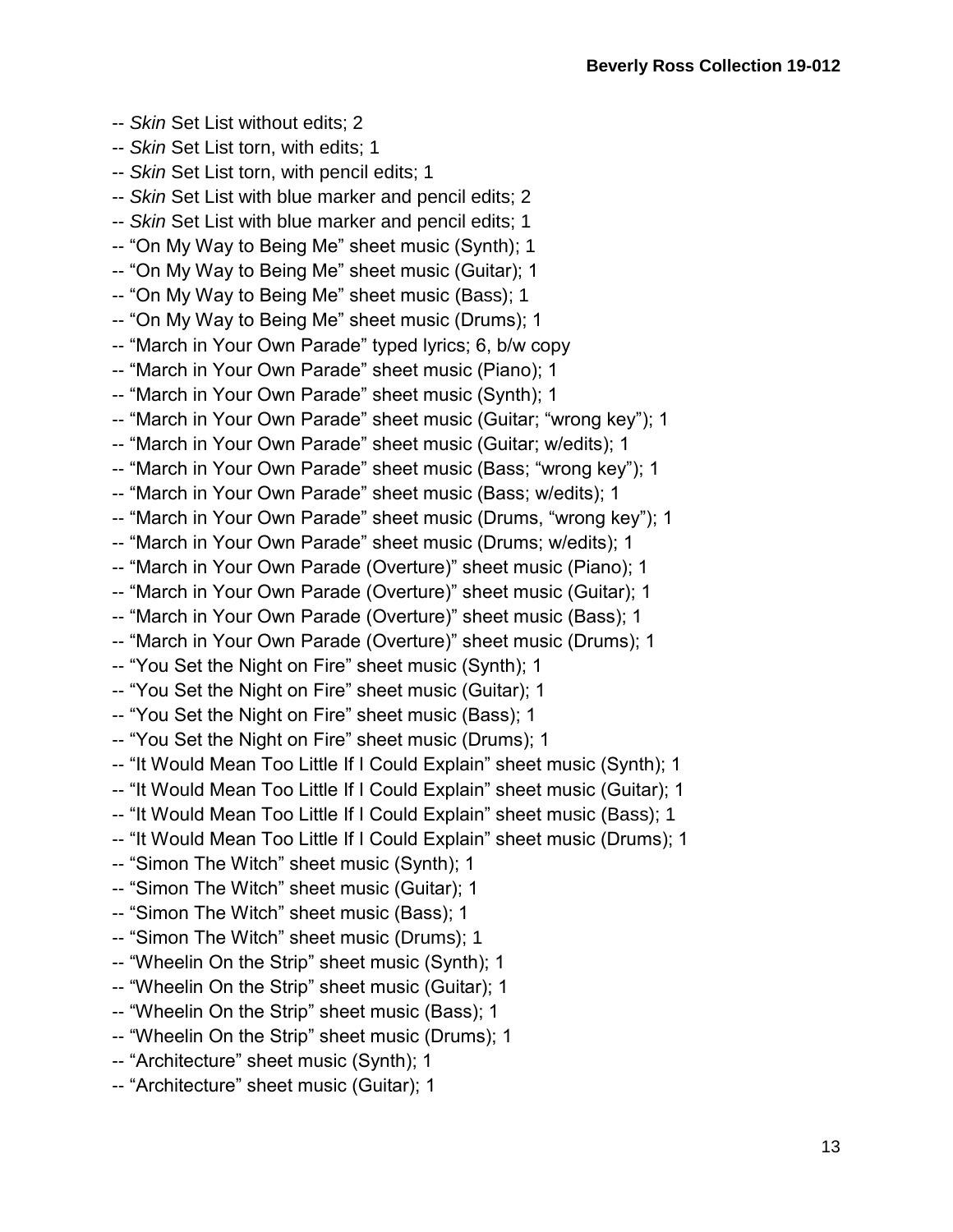- -- "Architecture" sheet music (Drums); 1
- -- "Our Own Small World" sheet music (Synth); 1
- -- "Our Own Small World" sheet music (Guitar); 1
- -- "Our Own Small World" sheet music (Bass); 1
- -- "Our Own Small World" sheet music (Drums); 1
- -- "I Wish I Had that Feelin' Again" sheet music (Synth); 1
- -- "I Wish I Had that Feelin' Again" sheet music (Guitar); 1
- -- "I Wish I Had that Feelin' Again" sheet music (Bass); 1
- -- "I Wish I Had that Feelin' Again" sheet music (Drums); 1
- -- "Heavy As I Love You" sheet music (Synth); 1
- -- "Heavy As I Love You" sheet music (Guitar); 1
- -- "Heavy As I Love You" sheet music (Bass); 1
- -- "Heavy As I Love You" sheet music (Drums); 1
- -- "The California Song" sheet music (Synth); 1
- -- "The California Song" sheet music (Guitar); 1
- -- "The California Song" sheet music (Bass); 1
- -- "The California Song" sheet music (Drums); 1
- -- "March In Your Own Parade (Reprise)" sheet music (Guitar); 1
- -- "March In Your Own Parade (Reprise)" sheet music (Bass); 1
- -- "March In Your Own Parade (Reprise)" sheet music (Drums); 1

### **Box 2, Folder 2 "Thanks A Million"**

- -- Image of original folder (front) cover; 1, color copy
- -- Image of original folder (inside) cover; 1, color copy
- -- "Thanks A Million" typed lyrics (March 1977); 1
- -- "Thanks A Million" sheet music w/handwritten sticky note (February 14, 1986); 1

-- "Thanks A Million" sheet music w/handwritten sticky note (February 14, 1986); 1, b/w copy

- -- "Thanks A Million" sheet music ("Revised" version, 1984); 1
- -- "Thanks A Million" sheet music ("Revised" version, 1984); 1, b/w copy
- -- "Thanks A Million" sheet music ("Corrected November 1975" version); 1
- -- "Thanks A Million" sheet music ("1975" version); 5
- -- "Thanks A Million" lyrics (2 pages, "negative version"); 1
- -- "Thanks A Million" lyrics (1 pages, "negative version"); 1, b/w copy
- -- "Thanks A Million" lyrics (1 pages, "positive version"); 1
- -- "Thanks A Million" lyrics (1 pages, "positive version"); 1, b/w copy
- -- "Thanks A Million" lyrics (2 pages, "last version"); 1
- -- "Thanks A Million" lyrics (3 pages, "my copy"); 1
- -- "Thanks A Million" lyrics w/handwritten notes (3 pages); 1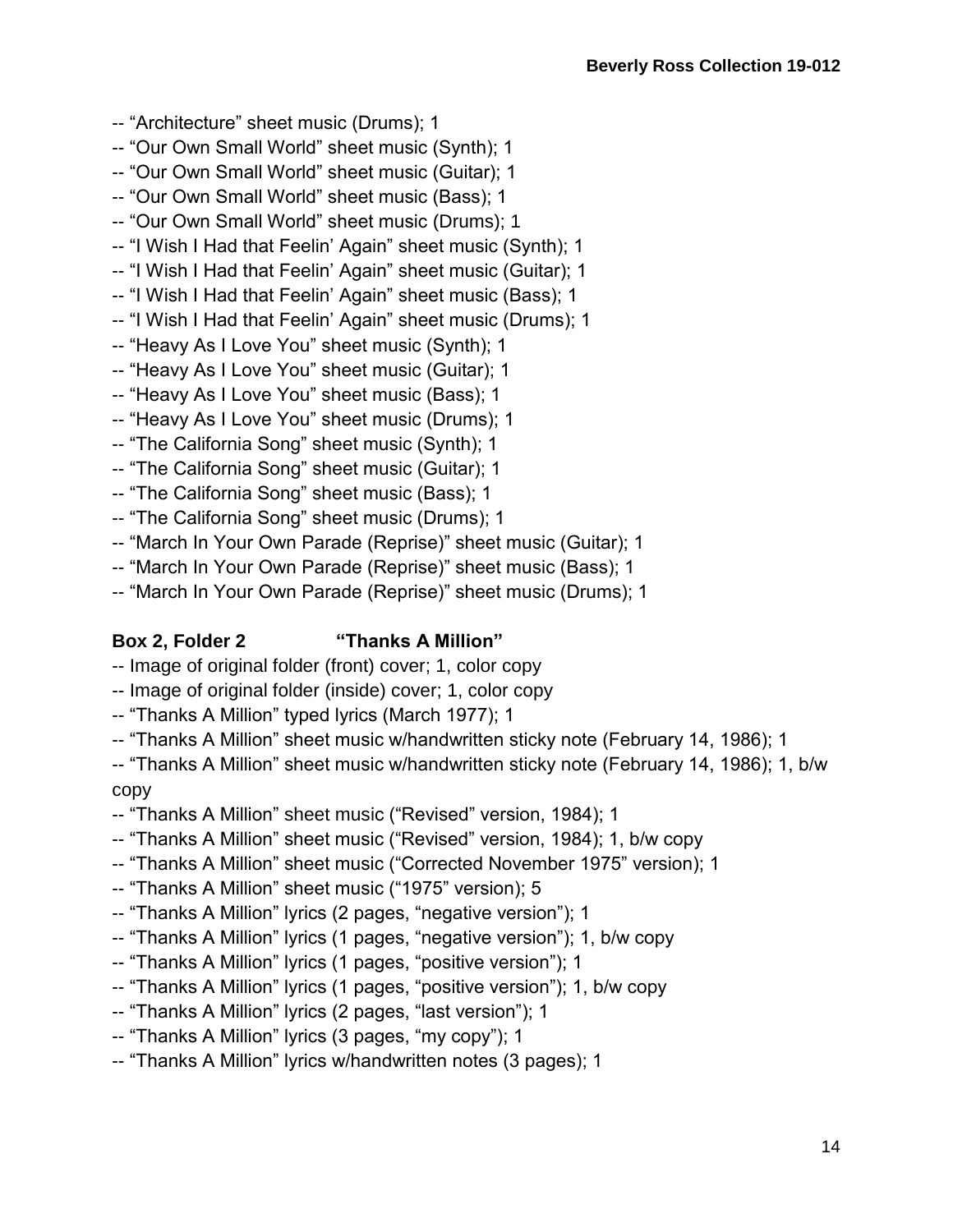-- "Thanks A Million" lyrics w/handwritten note (3 pages, "corrected proof", October 1, 1984); 1

-- "Thanks A Million" lyrics w/handwritten note (3 pages, "corrected proof", October 1, 1984); 1

-- "Thanks A Million" lyrics and sheet music (2 pages, "shown to Barry White"); 1

- -- "Thanks A Million" sheet music ("Correct August 1976"); 1
- -- "Thanks A Million" lyrics and notes (5 pages); 1
- -- "Thanks A Million" sheet music ("lead sheet proofed January 1978"); 4
- -- "Thanks A Million" sheet music (w/white out corrections); 1
- -- "Thanks A Million" sheet music (w/blue pen and bridge notation); 1
- -- "Thanks A Million" sheet music (w/red pen and white out corrections); 1
- -- "Thanks A Million" sheet music (w/white out corrections January 1978); 1
- -- "Thanks A Million" sheet music (November 1975 version); 1
- -- "Thanks A Million" General Advance Agreement, signed (December 19, 1975); 1
- -- "Thanks A Million" Songwriter's Contract, signed (December 11, 1974); 1

-- Handwritten song lyric ideas and notes on "Famous Music Corporation – Marilyn Bruno" letterhead (3 pages)

# **Box 2, Folder 3 "Then You Came Along"**

- -- Image of original folder (front) cover; 1, color copy
- -- Image of original folder (inside) cover; 1, color copy
- -- "And Then You Came Along" lyrics ("last version"); 1
- -- "There's More Where That Came From" lyrics ("my copy Monday Draft #3"); 1

-- "And Then You Came Along" sheet music w/attached note (3 pages, "January 1985"); 1

-- "And Then You Came Along" sheet music ("new original proof"); 1

- -- "And Then You Came Along" sheet music ("my copy June 1976"); 1
- -- "And Then You Came Along" lyrics w/handwritten notes and ideas (5 pages); 1
- -- "And Then You Came Along" sheet music (2 pages, 1975 version); 1
- -- "And Then You Came Along" lyrics ("Monday Draft #3" version); 1
- -- "And Then You Came Along" lyrics (2 pages; "send to Peg March" version); 1
- -- "And Then You Came Along" lyrics (2 pages; "send to Peg March" version); 1, b/w copy
- -- "And Then You Came Along" sheet music (2 pages, 1975 version); 1, b/w copy
- -- "And Then You Came Along" sheet music w/edits (2 pages, 1975 version); 1
- -- "And Then You Came Along" sheet music (2 pages, "revised March 1978" version); 1
- -- "And Then You Came Along" lyrics w/handwritten notes ("latest version March 1, 1975"); 1

-- "And Then You Came Along" lyrics w/handwritten notes ("final for home tape – March 7, 1975"); 1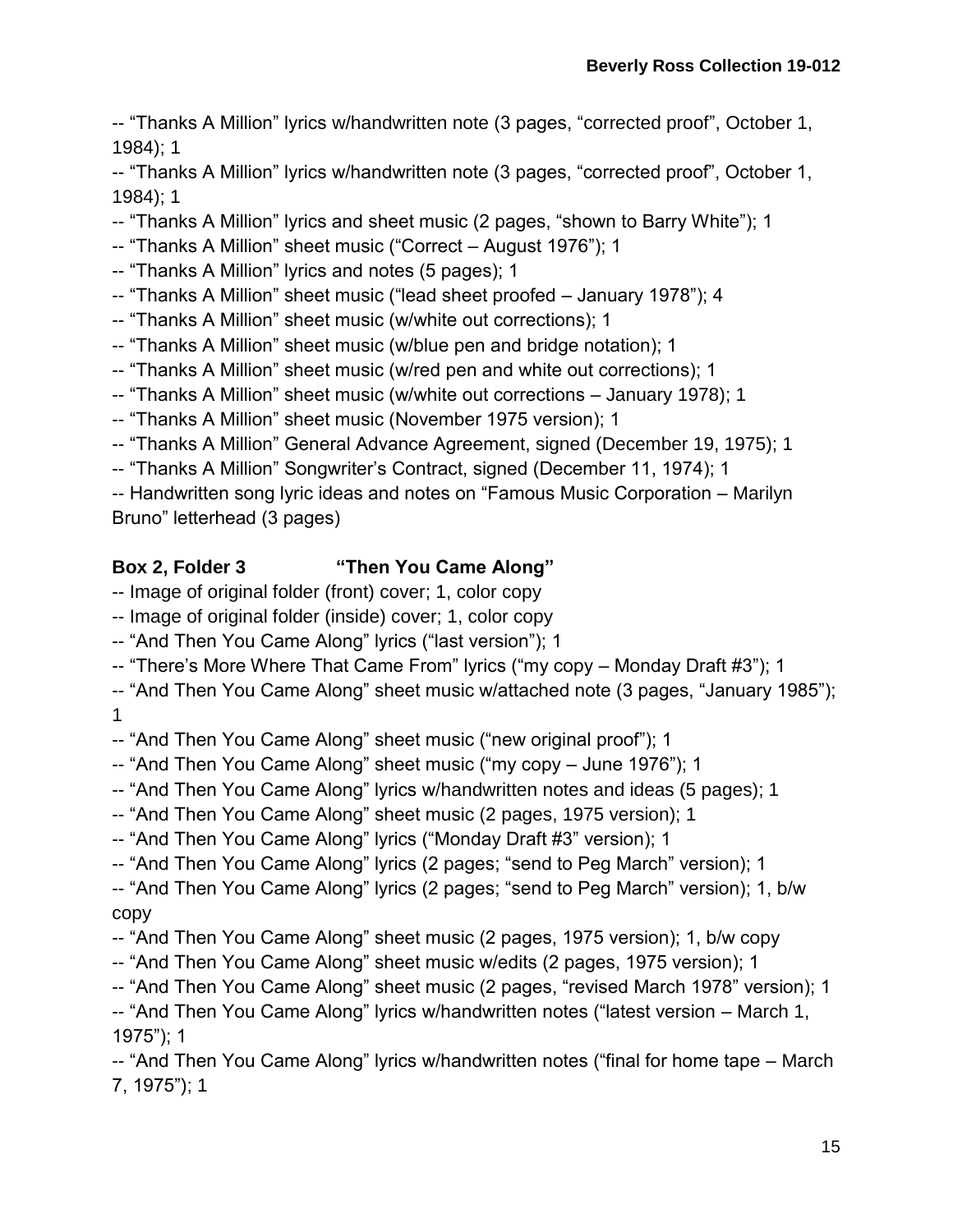-- "And Then You Came Along" lyrics w/handwritten notation ("May 1, 1975"); 1

-- "And Then You Came Along" sheet music (2 pages, original "revised March 1978" version); 1

-- "And Then You Came Along" sheet music ("rewrite March 1978" version); 1

### **Box 2, Folder 4 "Vitalis"**

-- Image of original folder (front) cover; 1, color copy

### **Box 2, Folder 4, Sub Folder 1 "Vitalis: 30"**

- -- "Vitalis: 30" sheet music, original calligraphy (Conductor/Piano); 1
- -- "Vitalis: 30" sheet music, original calligraphy (Conductor/Piano); 2, color copy
- -- "Vitalis: 30" sheet music, original calligraphy (Vocal/Group); 1
- -- "Vitalis: 30" sheet music, original calligraphy (Vocal/Group); 2, color copy
- -- "Vitalis: 30" sheet music (2 pages, "un-transposed score"); 1
- -- "Vitalis: 30" sheet music (Guitar 1); 1
- -- "Vitalis: 30" sheet music (Guitar 1); 1
- -- "Vitalis: 30" sheet music (Bass); 1
- -- "Vitalis: 30" sheet music (Drums); 1
- -- "Vitalis: 30" sheet music (Percussion); 1
- -- "Vitalis: 30" sheet music (Horn); 1
- -- "Vitalis: 30" sheet music (Trumpet 1); 1
- -- "Vitalis: 30" sheet music (Trumpet 2); 1
- -- "Vitalis: 30" sheet music (Trombone 1); 1
- -- "Vitalis: 30" sheet music (Trombone 2); 1

### **Box 2, Folder 4, Sub Folder 2 "Vitalis: 60 – 45"**

- -- "Vitalis: 60 45" sheet music, original calligraphy (Conductor/Piano); 1
- -- "Vitalis: 60 45" sheet music, original calligraphy (Conductor/Piano); 2, color copy
- -- "Vitalis: 60 45" sheet music, original calligraphy (Solo/Group); 1
- -- "Vitalis: 60 45" sheet music, original calligraphy (Solo/Group); 3, color copy
- -- "Vitalis: 60 45" sheet music (4 pages, "un-transposed score"); 1
- $-$  "Vitalis: 60 45" sheet music, original calligraphy (Guitars 1 2, Bass); 1
- $-$  "Vitalis: 60 45" sheet music, original calligraphy (Guitars  $1 2$ , Bass); 3, color copy
- -- "Vitalis: 60 45" sheet music, original calligraphy (Drums); 1
- -- "Vitalis: 60 45" sheet music, original calligraphy (Percussion); 1
- -- "Vitalis: 60 45" sheet music, original calligraphy (Horn); 1
- -- "Vitalis: 60 45" sheet music, original calligraphy (Trumpet 1); 1
- -- "Vitalis: 60 45" sheet music, original calligraphy (Trumpet 2); 1
- -- "Vitalis: 60 45" sheet music, original calligraphy (Trombone 1); 1
- -- "Vitalis: 60 45" sheet music, original calligraphy (Trombone 2); 1